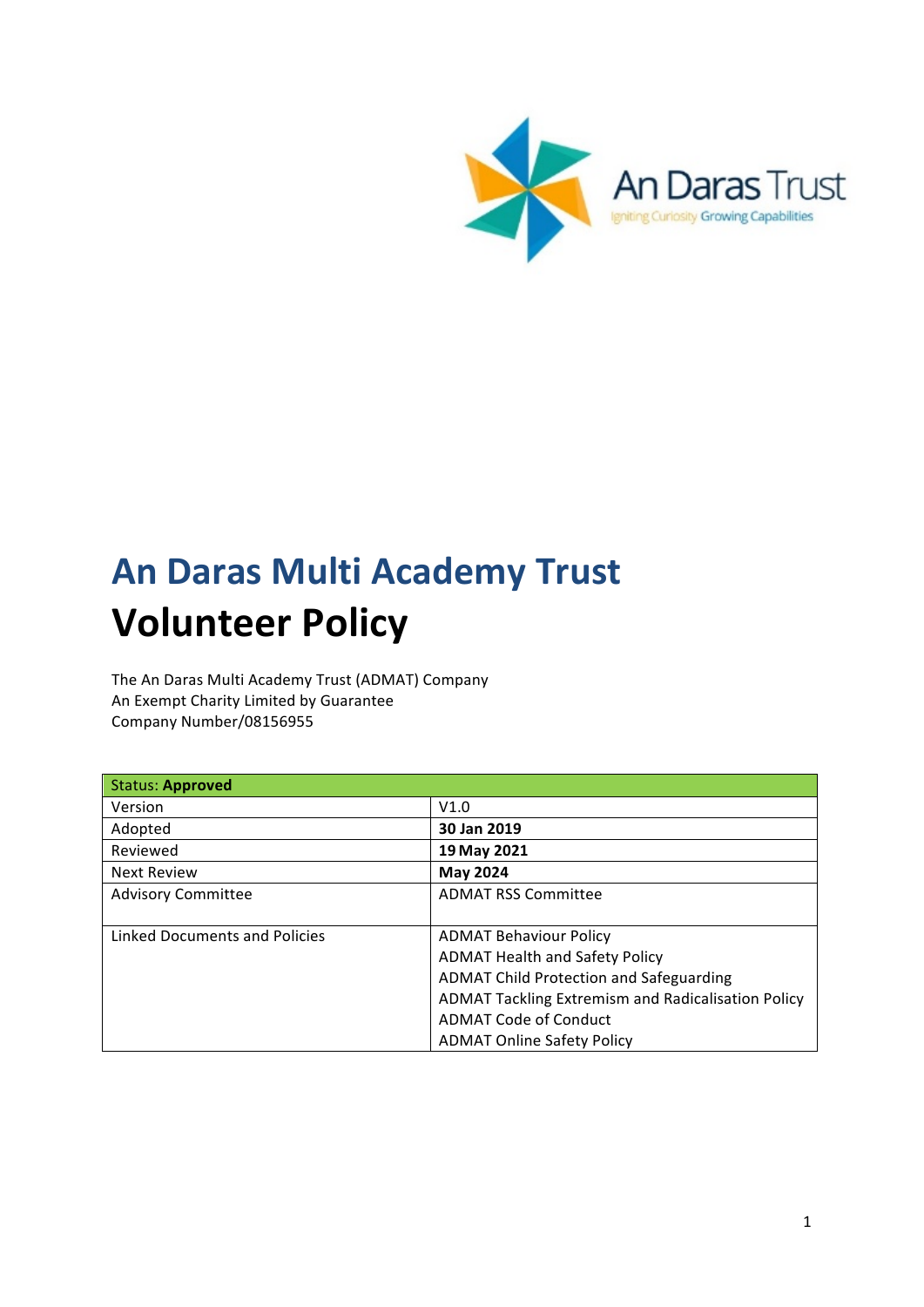## **An Daras Multi Academy Trust**

## **Volunteer Policy**

#### **Introduction**

"A Volunteer is a person who voluntarily offers himself or herself for a service or undertaking willingly and without pay".

The value of well-deployed volunteers in schools is widely recognised. At An Daras, we welcome and encourage volunteers with their range of skills and experience they provide and recognise they can enhance the learning opportunities of learners, helping to raise their full potential. An Daras has no doubt that schools benefits greatly from volunteer support and appreciate their time and commitment they bring to our school. It is important to remember that when a person is acting as a 'volunteer' they are not a paid member of staff, therefore must be treated accordingly and respectively. All employees must make all volunteers feel very welcome and treat them with the utmost respect at all times. A "thanks" goes a long way.

This policy will provide a clear statement on the correct engagement and deployment of volunteer support throughout the MAT. It will also indicate and highlight correct protocols of how An Daras will maintain procedure through a high standard of training, communication and a safe working relationship.

ADMAT volunteers past and present include:

- § Parents
- **•** People across the community
- Current midday supervisors and cover staff
- Former employees
- Learners
- Work experience learners
- § School Governors

Types of activities the volunteers engage in, on behalf of the individual school, may include:

- § Swimming
- **EXEC** Assisting in or outside the classroom
- Accompanying school outings
- Assisting school events

A named member of school staff will act as a Volunteer Co-ordinator. Their role is to implement this Policy and to ensure all aspects of Application, Induction, Training and Placement are overseen. This will be in collaboration with the Senior Leadership Team, School Secretary and the allocated mentor. The Volunteer Co-ordinator will also maintain communication with the volunteer throughout their duration within the MAT to ensure their general welfare and role as a 'volunteer' is being maintained.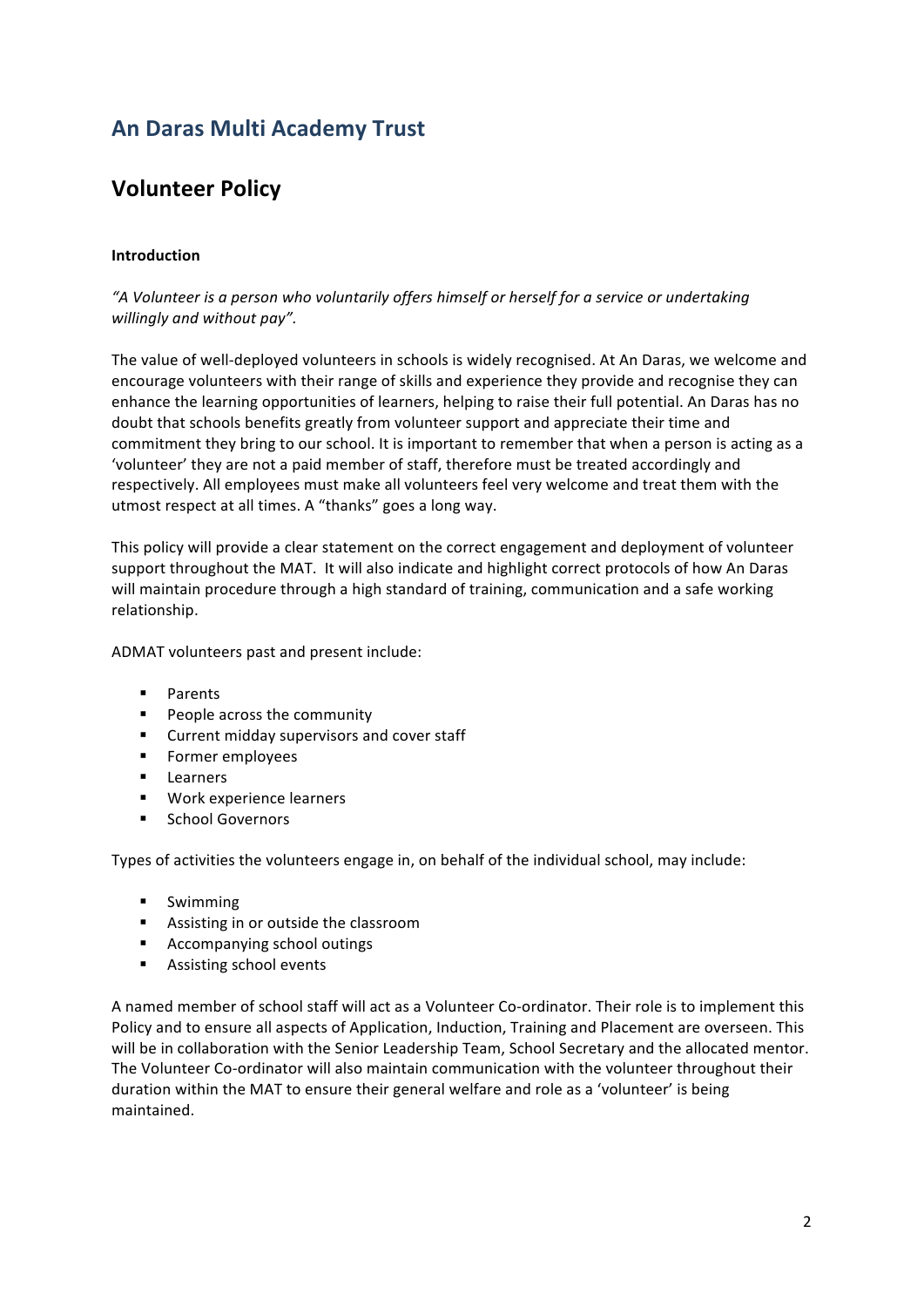#### **Becoming a Volunteer**

When a potential volunteer approaches a MAT School with regards to offering their assistance they will undertake a procedure to ensure correct and safe protocols are implemented:

#### **Swimming Pool**

Volunteers supporting swimming will undertake a separate pool induction process, be provided with pool policies and information regarding the learners/class they will be assisting.

#### **Classroom**

Volunteers will be taught and guided by the class teacher how to interact and assist the learners and how to assist with particular activities to help enhance their learning objectives. The class teacher will ensure the volunteer is fully aware of learner needs and any specific class H+S requirements. All class staff must ensure they remember the volunteer is a 'volunteer', therefore treated as one and not taken for granted and given the same responsibility as an employee.

#### **Safeguarding & Supervision**

A recruitment/application/interview process for volunteers must be followed. This is available from the MAT Central Office HR team. A volunteer must complete and await approval for their enhanced DBS check, prior to starting at a MAT school. Any differentiations i.e. DBS from similar environment, learners, work experience, training etc. will be required Head Teacher approval.

#### **Insurance**

Volunteers are covered under the insurance for the MAT- details regarding this can be provided from the MAT Central Office HR@andaras.org

MAT policy states that volunteers working with children in the school setting must receive safeguarding training. The Head Teacher of the school will implement this in accordance with MAT procedures.

Volunteers should not be left unsupervised with a learner. This is for safety reasons and allows the volunteer to always feel they have support and someone to assist upon a potentially difficult situation which may result in staff taking over applying their training.

At the swimming pool, there are occasions where a learner requires a toilet visit or something similar, volunteers must not be requested to undertake this task. Volunteers must not be left alone supervising learners in the pool lobby. Volunteers should not be responsible for changing any learner and should not be left unsupervised with any learner in a closed environment.

People who provide a 'one-off' assistance (this may include a learner) will be fully supervised at all times, wearing a visitor badge. They will not be permitted to 'change' a learner or be in a changing area whilst changing is in place. Where volunteers are recruited by an external organisation or come from another school or college, it is important that the school obtain assurance from that establishment to ensure they are who they say and are properly vetted.

Volunteers (non-employees) are not permitted to be aware of the door code to access the school or to any confidential information or to school IT equipment. Any volunteers under the age of 18 will require a risk assessment completed by the Head Teacher/Head of School.

Volunteers should have clear guidance from the mentor as to how an activity is carried out and what the expected outcome is to help achieve the learner's full potential. Volunteers should not be asked to carry out duties which: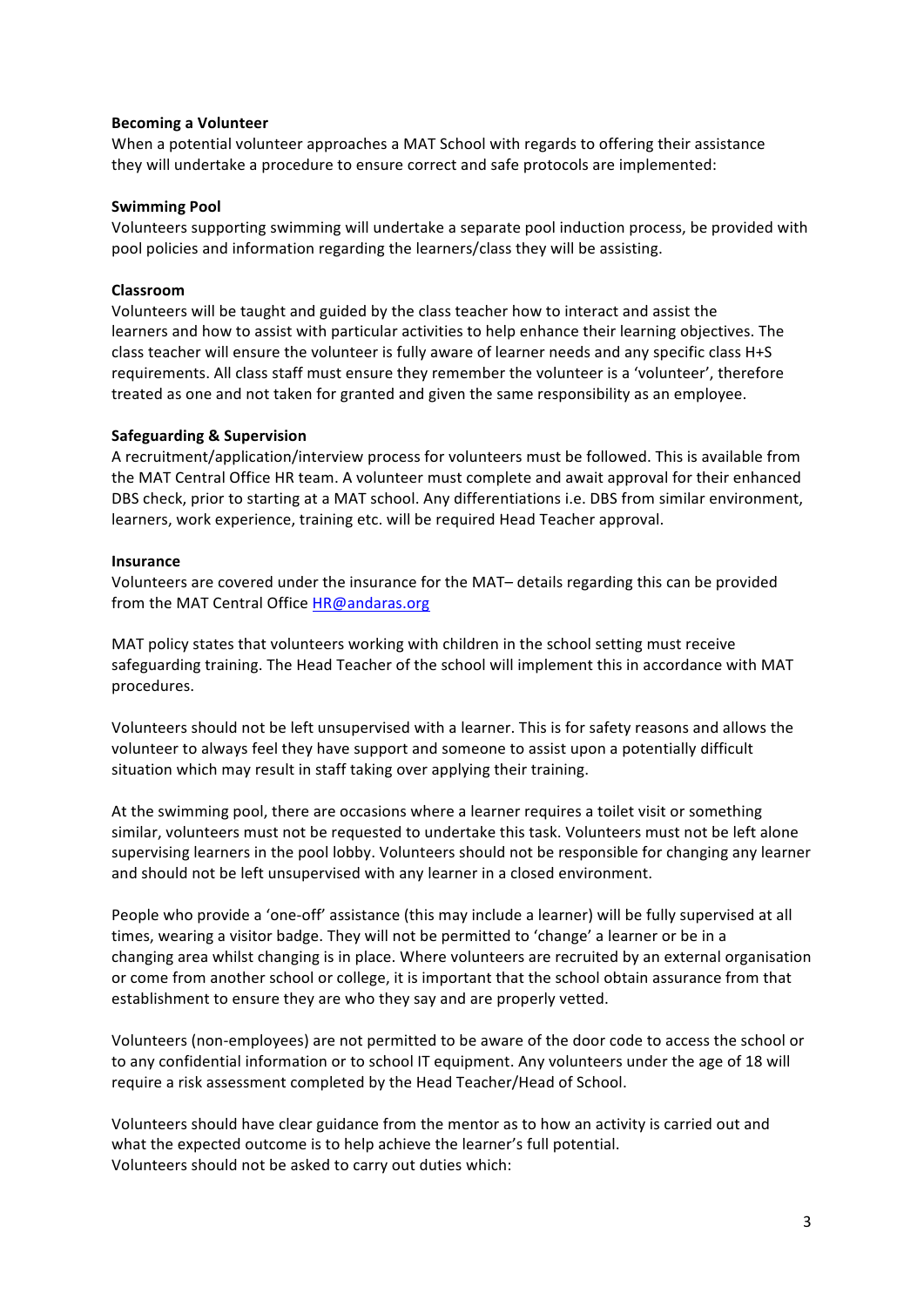- Put their own personal safety at risk
- Involves assisting learners who have a high risk of danger
- Involves assisting who have a high risk of medical needs
- Normally fall within a class teacher or classroom assistant responsibility

Where a volunteer is also a member of staff in another role, at the point of volunteering, it is important to provide adaptions to avoid incorrectly taking advantage of their role.

#### **Informal Meeting**

Upon receiving the application form, the Volunteer Co-ordinator will arrange an informal interview meeting.

This is to ascertain whether the applicant is committed and feels comfortable with the placement. It will also allow the Co-ordinator to judge their character, experience and personal qualities to suitably provide a suitable placement that will help both the applicant and An Daras. The interview will also allow time for the applicant to ask any questions. See Appendix 1.

The informal interview meeting may not necessary for current/former staff or former volunteers.

#### **Role of the Volunteer**

- All volunteers must be respectful of learners and staff.
- Ensure that they do not affect the smooth running of a class or lesson.
- They will also be required to be reliable within their agreed commitment day/time.
- Be flexible and be prepared to move to different classes when asked.
- The volunteer will be required to follow the school's Safeguarding Policies and practices at all times.
- The volunteer may be asked to attend supervisory meetings with a member of the school Senior Leadership Team.

#### **Confidentiality**

All volunteers are bound by a code of confidentiality. All information learnt or mentioned in school must be maintained within the school. No confidential conversations are permitted outside the school premises. It is not within the volunteer's role to discuss learners with parents or any other school or community stakeholder.

Volunteers, who are concerned about anything in school, should raise the matter with the Volunteer Co-ordinator or Head Teacher or use the MAT Whistle Blowing or Complaints Policy (available on the An Daras MAT website).

The volunteer will be required to fill out a Volunteer Agreement Form (see Appendix 2). This is to ensure they understand it is vital to maintain confidentiality regarding school learners, staff and operations. This will be filled in the volunteer's folder (in the individual school office).

#### **Health & Safety**

The Volunteer Co-ordinator will ensure that volunteers are clear about emergency procedures and evacuation points for the school or during visits and trips external.

Volunteers are advised to be familiar with ADMAT Health & Safety Policy together with other current school policies, these can be found on the school website.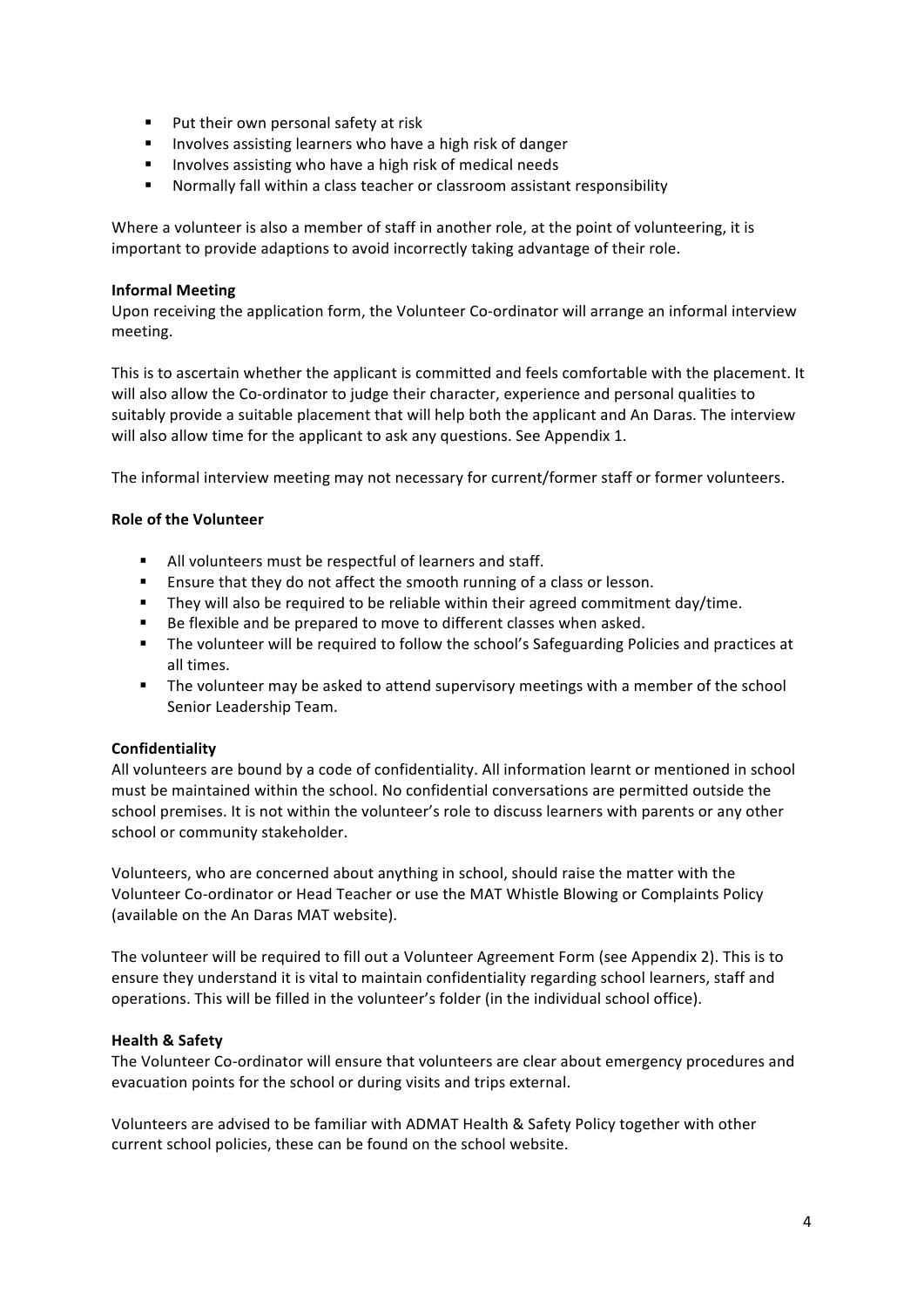#### **Breaks**

It is important to remember that volunteers are 'volunteers', they are entitled to breaks and must be encouraged to take one during a morning session. Consideration must be made if the volunteer also works at lunchtime as a MTA. The Volunteer Co-ordinator will ensure a break is provided where appropriate consulting the volunteer's needs and assessing the duration of time assisting.

#### **What can An Daras Offer?**

An Daras would like to feel it can return and offer as much as possible to any volunteer through training or knowledge. As a volunteer, we feel they will gain:

- Safeguarding / hoist / moving & handling training
- Pool training
- Experience and knowledge from all An Daras staff
- Safety awareness
- Communication skills
- How to enhance learner's full potential
- Enjoyment of working in a rewarding and positive environment
- Friendly working environment
- Knowledge of Risk Assessments
- Supporting learner's health and wellbeing
- How to encourage learner's independence and progression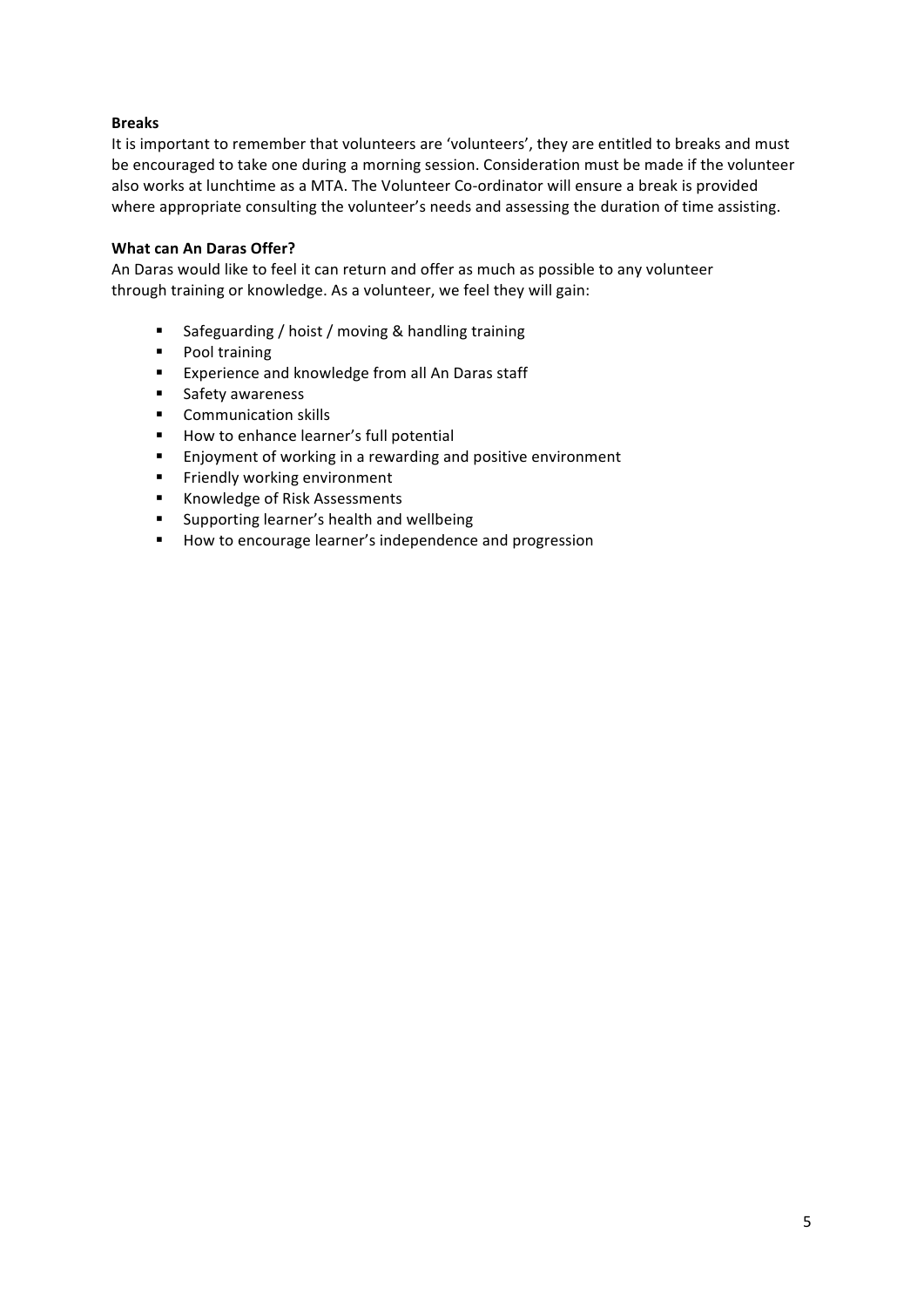## **Appendix 1**

Informal Interview Meeting - New Volunteer

#### **Questions**

- Reason for interest/what are you currently doing?  $\blacksquare$
- $\blacksquare$ Areas of the school/age groups of interest
- $\mathbf{r}$ Qualities/experience you can bring to the school?
- $\blacksquare$ What would you like to gain from volunteering?
- $\blacksquare$ Area of interest: Swimming Pool\*/ Classroom \*Can you swim? Yes / No
- $\blacksquare$ Age group of interest: Primary / Secondary / Post 16 / Any
- " Availability: Mon AM/PM, Tues AM/PM, Wed AM/PM, Thurs AM/PM, Fri AM/PM
- One-off / Short Term / Long Term
- " Do you know any learners or staff at An Daras MAT already?
- Have you got any questions?
- $\mathbf{u}$  . Are you happy to undergo a DBS check?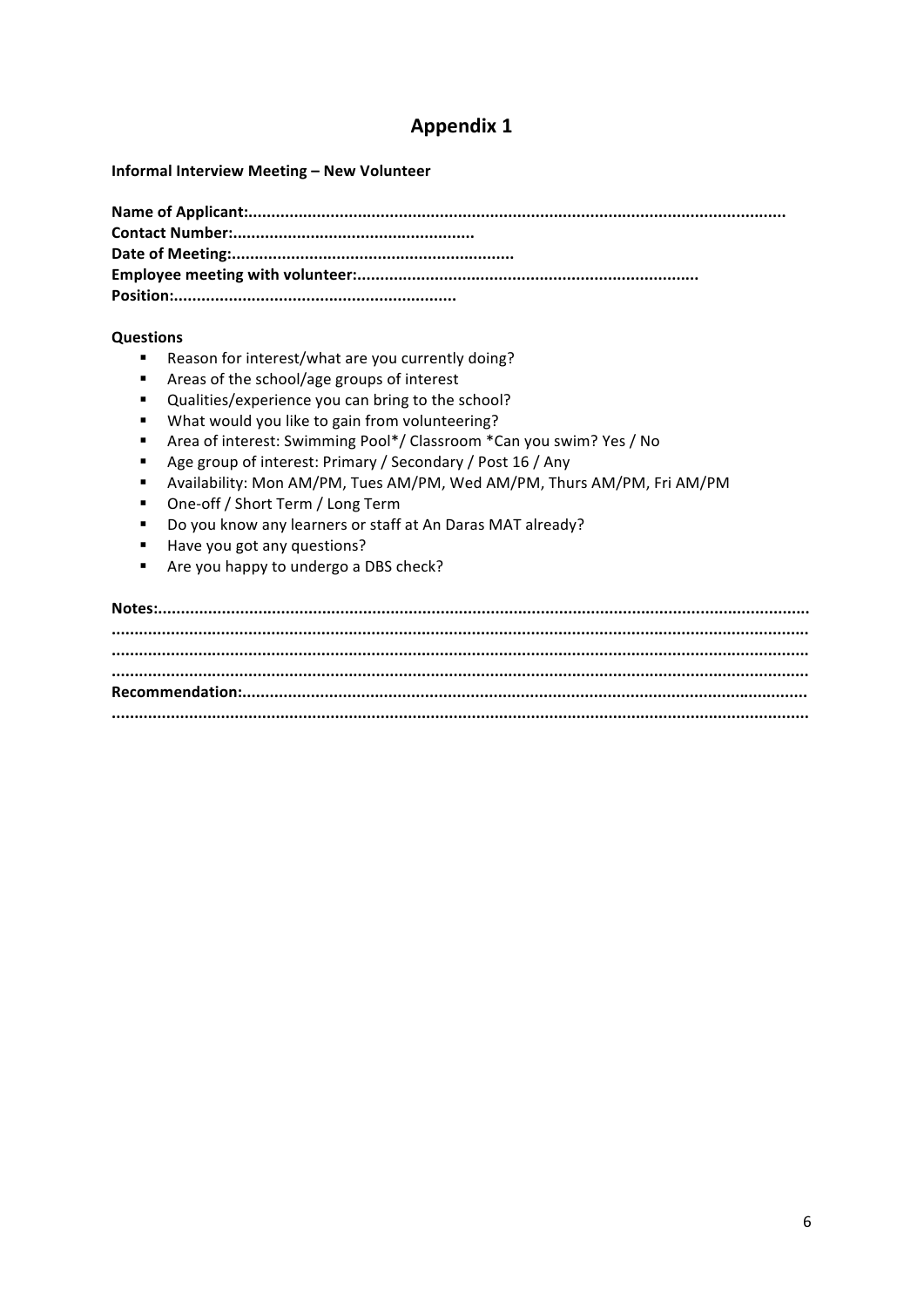## **Appendix 2**

#### **Volunteer Agreement Form**

Your offer for help at An Daras is very much appreciated and we hope you will gain a great deal from your experience. Please read and sign this Volunteer Agreement Form.

When helping in a school environment you may learn personal and confidential information regarding learners, staff and general operational duties. It is vital you refrain from taking any of this *information outside the school to maintain confidentiality.*

*You* will not be permitted to use any photographic devises. Any requests for this will be refused by the *Head Teacher due to child protection procedures and Data Protection laws.*

- I have read and understood the above and will adhere to the confidentiality conditions.
- I understand it is advisable for me to read An Daras/and school specific policies and procedures, for which I have been given the location to finding this information via the school website.
- I have been made aware of my designated mentor
- I am aware that all my personal information is filed securely in a locked cabinet
- Do you have any unspent conditional cautions or convictions under the Rehabilitation of Offenders Act 1974? **(Y/N) Please circle**
- Do you have any adult cautions (simple or conditional) or spent convictions that are not protected as defined by the Rehabilitation of Offenders Act 1974 (Exceptions) Order 1975 (Amendment) (England and Wales) Order 2020? **(Y/N) Please circle**

The amendments to the Rehabilitation of Offenders Act 1974 (Exceptions) Order 1975 (2013 and 2020) provides that when applying for certain jobs and activities, certain convictions and cautions are considered 'protected'. This means that they do not need to be disclosed to employers, and if they are disclosed, employers cannot take them into account.

Signed:.....................................................................................................

Full Name:...............................................................................................

Date:........................................................................................................

*(Original copy for the School – filed in a secure cabinet and a copy for the volunteer)* 

#### **Volunteer Process (School to check completed)**

#### **Applicant Name: Volunteer Process Date:**

Prior to starting

- **•** Informal meeting
- Volunteer to meet Head Teacher/ SLT, Volunteer Co-ordinator, Secretary
- School tour
- Secretary to issue: Application Form, DBS, medical questionnaire
- Observing a session (one-off)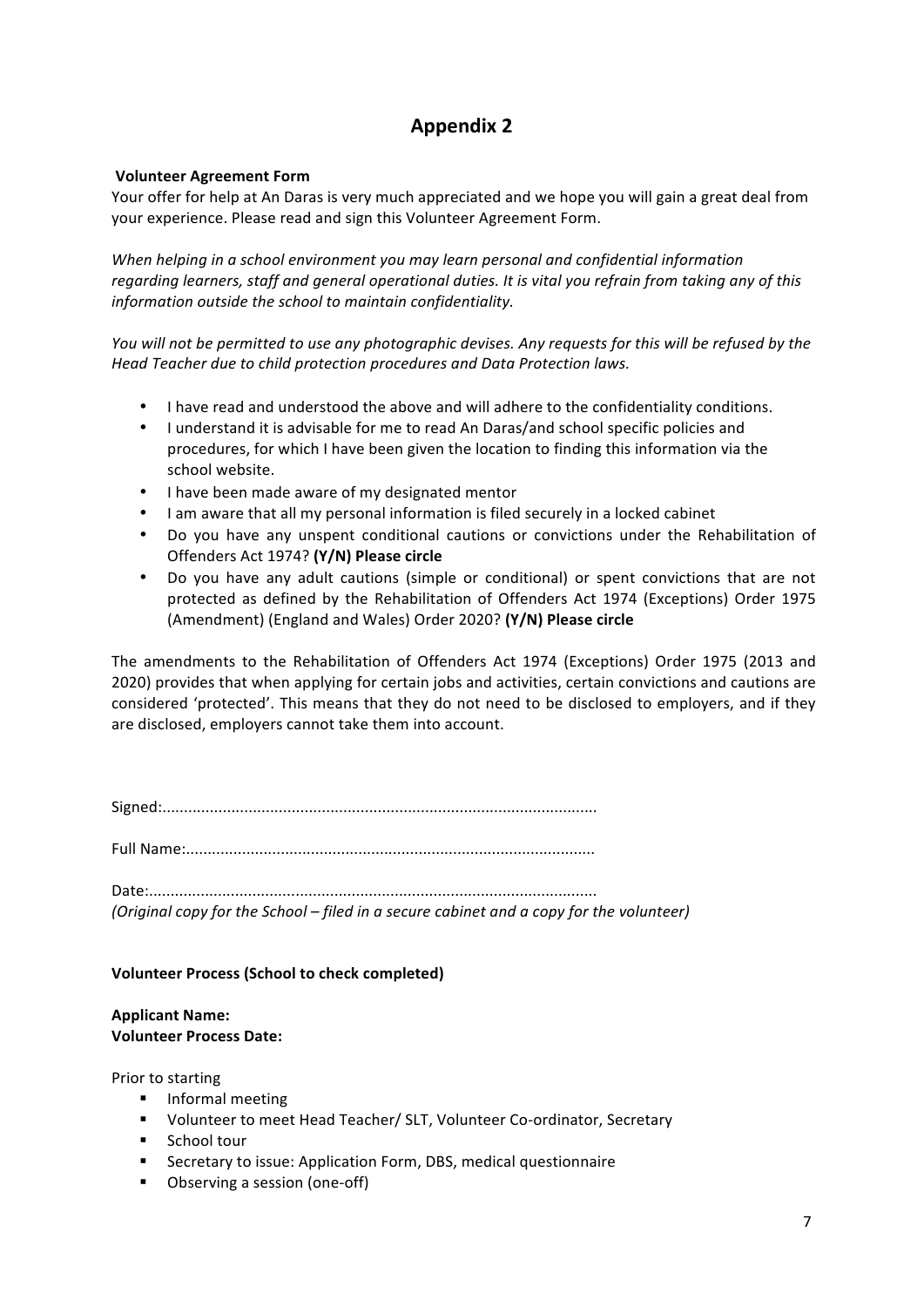- Safeguarding training arranged
- Starting process
- Secretary confirmed DBS, medical & references information received back
- Disqualification Declaration signed (Appendix 3)
- Contact volunteer to arrange a start date and pool induction if required
- Secretary informed of start date & recorded (& DBS recorded) on SCR
- Meet front office staff & shown signing in folder
- Volunteer introduced to the class/staff they will be assisting
- Volunteer Induction info provided
- Volunteer agreement signed & copy given
- Mentor named
- Pool training arranged if required
- Moving & handling training (if required)
- 2-3 weeks review, to ensure everything is going well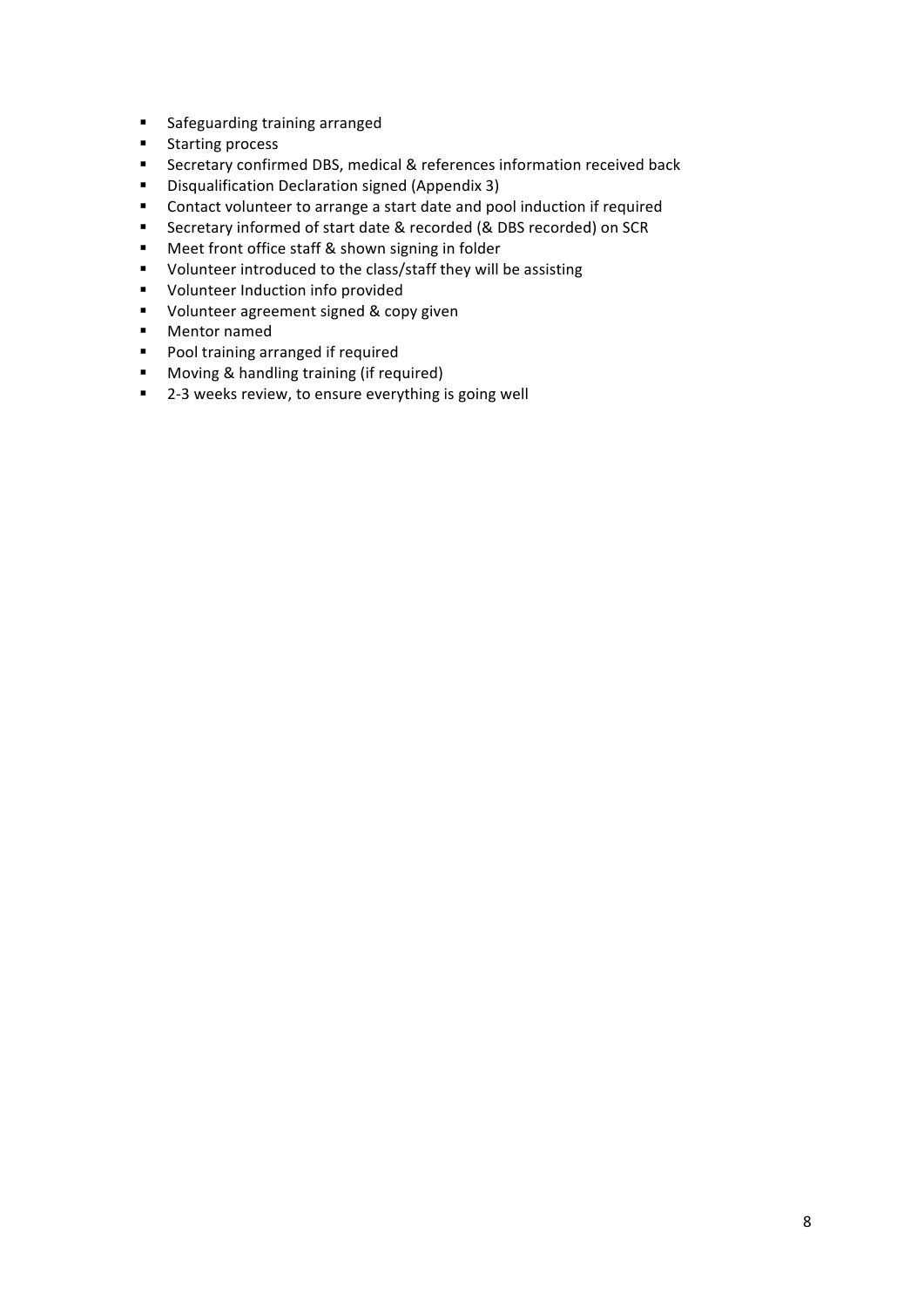

### **Appendix 3**

# **KEEPING CHILDREN SAFE IN EDUCATION - DISQUALIFICATION REQUIREMENTS**

Self-declaration - for school volunteers

Under the Childcare Act 2006 and The Childcare (Disqualification) and Childcare (Early Years Provision Free of Charge) (Extended Entitlement) (Amendment) Regulations 2018 ("the 2018 Regulations"). Schools are responsible for ensuring that all the staff they employ are subject to the appropriate checks. Therefore, as part of our employment checks, we need to ask those who are applying for a role within our school to provide relevant information, by way of self-declaration.

Name of Person: ........................................................................................................................................................... Post: .............................................................................................................................................................................. Workplace: ....................................................................................................................................................................

The following are grounds for disqualification from working with early years children or later years children under the age of eight years; or being directly concerned in the management of that childcare: 

- The person is included on the Children's Barred List:
- The person has been cautioned for or convicted of certain violent and/or sexual criminal offences against children and/or adults;
- Certain grounds relating to the care of children, including where an order is made in respect of a child under the person's care, for example where the person is the subject of an Order, direction or similar in respect of childcare, including orders made in respect of their own children'
- The person has had their registration refused or cancelled in relation to childcare or children's homes or is disqualified from private fostering;

I have read and understood the above grounds and declare that (please tick):

 $\Box$  I am not disqualified from working with children, none of the above criteria apply to me

OR 

 $\Box$  I have been disqualified from working with children, one or more of the above criteria apply to me\*. \*I understand that if I tick this box that I will be asked to provide further details

AND 

I understand that should any of the grounds listed above become applicable and/or change during the course of my work with the school that I must declare this to the school as soon as I become aware. 

Signed: ..................................................